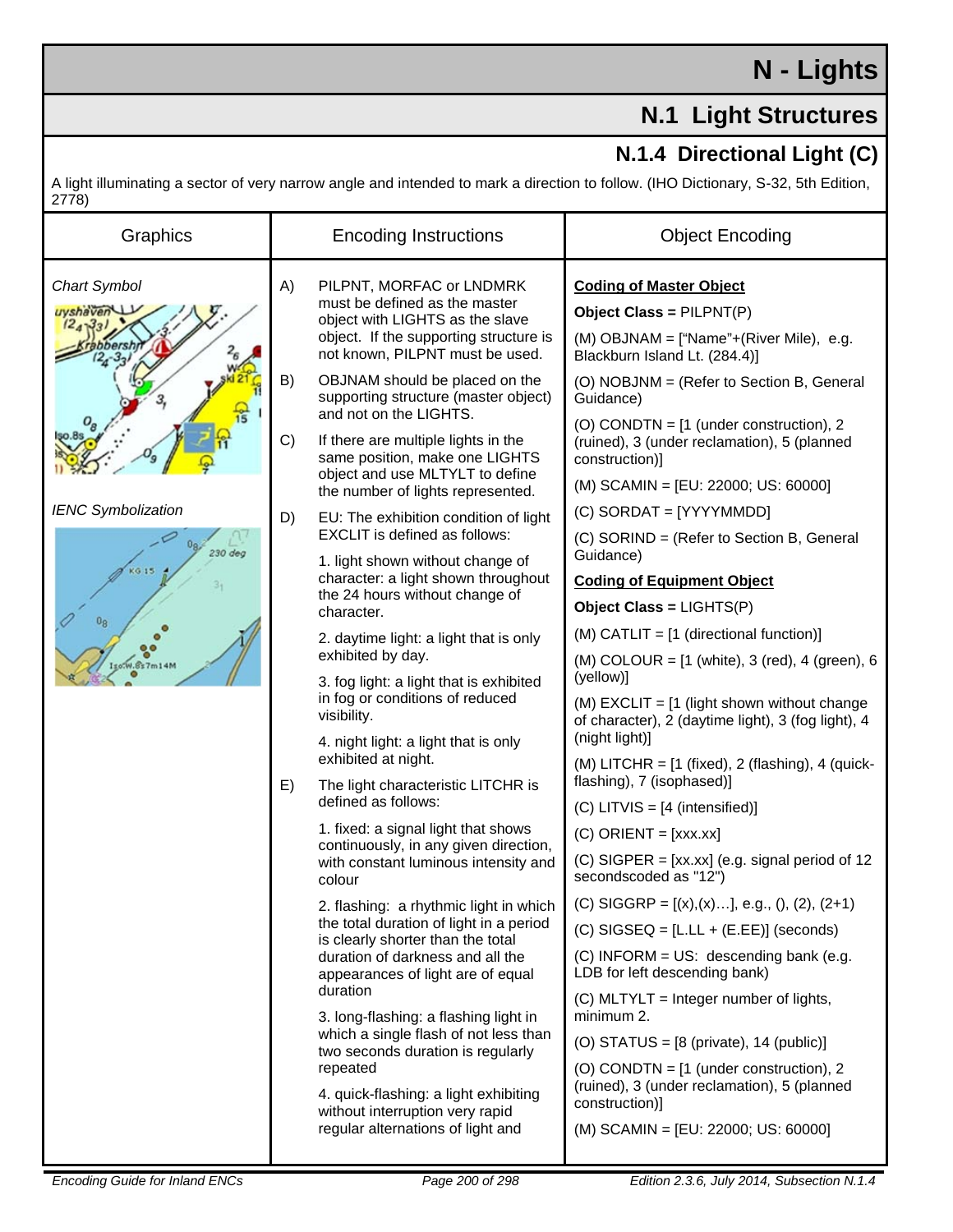| (C) SORDAT = [YYYYMMDD]<br>darkness<br>(C) SORIND = (Refer to Section B, General<br>5. very quick flashing: a flashing<br>light in which flashes are repeated<br>Guidance)<br>at a rate of not less than 80 flashes<br><b>Object Encoding</b><br>per minute but less than 160 flashes<br>per minute<br>Object Class = NAVLNE(L)<br>6. ultra quick flashing: a flashing<br>(M) CATNAV = $[1$ (clearing line), 2 (transit<br>light in which flashes are repeated<br>line), 3 (leading line bearing a recommended<br>at a rate of not less than 160<br>track)]<br>flashes per minute<br>(M) ORIENT = [xxx or (UNKNOWN)] (degree<br>7. isophased: a light with all<br>$(°)$ , e.g., 110<br>durations of light and darkness<br>(M) SCAMIN = [EU: 22000; US: 60000]<br>equal<br>(C) SORDAT = [YYYYMMDD]<br>8. occulting: a rhythmic light in<br>which the total duration of light in a<br>(C) SORIND = (Refer to Section B, General<br>period is clearly longer than the total<br>Guidance)<br>duration of darkness and all the<br><b>Object Encoding</b><br>eclipses are of equal duration<br>Object Class = RECTRC(L)<br>9. interrupted quick flashing: a quick<br>light in which the sequence of<br>(M) CATTRK = $[1$ (based on a system of fixed<br>flashes is interrupted by regularly<br>marks)]<br>repeated eclipses of constant and<br>(O) DRVAL1 = $[sxx.x]$ (s: sign, negative<br>long duration<br>values only)<br>10. interrupted very quick flashing: a<br>$(O)$ DRVAL2 = [xx.x]<br>light in which the very rapid<br>alterations of light and darkness are<br>$(M)$ ORIENT = [xx.x]<br>interrupted at regular intervals by<br>(M) $TRAFIC = [1 (inbound), 2 (outbound), 3]$<br>eclipses of long duration<br>$(one-way), 4 (two-way)$<br>11. interrupted ultra quick flashing:<br>(M) SCAMIN = [EU: 22000; US: 60000]<br>a light in which the ultra quick<br>flashes (160 or more per minute)<br>(C) SORDAT = [YYYYMMDD]<br>are interrupted at regular intervals<br>by eclipses of long duration<br>(C) SORIND = (Refer to Section B, General<br>Guidance)<br>12. morse: a rhythmic light in which<br>appearances of light of two clearly<br>different durations are grouped to<br>represent a character or characters<br>in the Morse code<br>28. alternating: a signal light that<br>shows, in any given direction, two or<br>more colours in a regularly repeated<br>sequence with a regular periodicity<br>F)<br>The signal period SIGPER is the<br>time occupied by an entire cycle of<br>intervals of light and eclipse.<br>The signal group SIGGRP is the<br>G)<br>number of signals, the combination<br>of signals or the morse character(s)<br>within one period of full sequence.<br>The signal group of a light is<br>encoded using brackets to separate<br>the individual groups. A group of<br>signals may be a single number, a<br>chain of numbers separated by "+",<br>a sequence of up to 4 letters or a<br>letter and a number. A fixed light<br>has no signal group. Where no<br>specific signal group is given for |  |  |  |
|---------------------------------------------------------------------------------------------------------------------------------------------------------------------------------------------------------------------------------------------------------------------------------------------------------------------------------------------------------------------------------------------------------------------------------------------------------------------------------------------------------------------------------------------------------------------------------------------------------------------------------------------------------------------------------------------------------------------------------------------------------------------------------------------------------------------------------------------------------------------------------------------------------------------------------------------------------------------------------------------------------------------------------------------------------------------------------------------------------------------------------------------------------------------------------------------------------------------------------------------------------------------------------------------------------------------------------------------------------------------------------------------------------------------------------------------------------------------------------------------------------------------------------------------------------------------------------------------------------------------------------------------------------------------------------------------------------------------------------------------------------------------------------------------------------------------------------------------------------------------------------------------------------------------------------------------------------------------------------------------------------------------------------------------------------------------------------------------------------------------------------------------------------------------------------------------------------------------------------------------------------------------------------------------------------------------------------------------------------------------------------------------------------------------------------------------------------------------------------------------------------------------------------------------------------------------------------------------------------------------------------------------------------------------------------------------------------------------------------------------------------------------------------------------------------------------------------------------------------------------------------------------------------------------------------------------------------------------------------------------------------------------------------------------|--|--|--|
|                                                                                                                                                                                                                                                                                                                                                                                                                                                                                                                                                                                                                                                                                                                                                                                                                                                                                                                                                                                                                                                                                                                                                                                                                                                                                                                                                                                                                                                                                                                                                                                                                                                                                                                                                                                                                                                                                                                                                                                                                                                                                                                                                                                                                                                                                                                                                                                                                                                                                                                                                                                                                                                                                                                                                                                                                                                                                                                                                                                                                                             |  |  |  |
|                                                                                                                                                                                                                                                                                                                                                                                                                                                                                                                                                                                                                                                                                                                                                                                                                                                                                                                                                                                                                                                                                                                                                                                                                                                                                                                                                                                                                                                                                                                                                                                                                                                                                                                                                                                                                                                                                                                                                                                                                                                                                                                                                                                                                                                                                                                                                                                                                                                                                                                                                                                                                                                                                                                                                                                                                                                                                                                                                                                                                                             |  |  |  |
|                                                                                                                                                                                                                                                                                                                                                                                                                                                                                                                                                                                                                                                                                                                                                                                                                                                                                                                                                                                                                                                                                                                                                                                                                                                                                                                                                                                                                                                                                                                                                                                                                                                                                                                                                                                                                                                                                                                                                                                                                                                                                                                                                                                                                                                                                                                                                                                                                                                                                                                                                                                                                                                                                                                                                                                                                                                                                                                                                                                                                                             |  |  |  |
|                                                                                                                                                                                                                                                                                                                                                                                                                                                                                                                                                                                                                                                                                                                                                                                                                                                                                                                                                                                                                                                                                                                                                                                                                                                                                                                                                                                                                                                                                                                                                                                                                                                                                                                                                                                                                                                                                                                                                                                                                                                                                                                                                                                                                                                                                                                                                                                                                                                                                                                                                                                                                                                                                                                                                                                                                                                                                                                                                                                                                                             |  |  |  |
|                                                                                                                                                                                                                                                                                                                                                                                                                                                                                                                                                                                                                                                                                                                                                                                                                                                                                                                                                                                                                                                                                                                                                                                                                                                                                                                                                                                                                                                                                                                                                                                                                                                                                                                                                                                                                                                                                                                                                                                                                                                                                                                                                                                                                                                                                                                                                                                                                                                                                                                                                                                                                                                                                                                                                                                                                                                                                                                                                                                                                                             |  |  |  |
|                                                                                                                                                                                                                                                                                                                                                                                                                                                                                                                                                                                                                                                                                                                                                                                                                                                                                                                                                                                                                                                                                                                                                                                                                                                                                                                                                                                                                                                                                                                                                                                                                                                                                                                                                                                                                                                                                                                                                                                                                                                                                                                                                                                                                                                                                                                                                                                                                                                                                                                                                                                                                                                                                                                                                                                                                                                                                                                                                                                                                                             |  |  |  |
|                                                                                                                                                                                                                                                                                                                                                                                                                                                                                                                                                                                                                                                                                                                                                                                                                                                                                                                                                                                                                                                                                                                                                                                                                                                                                                                                                                                                                                                                                                                                                                                                                                                                                                                                                                                                                                                                                                                                                                                                                                                                                                                                                                                                                                                                                                                                                                                                                                                                                                                                                                                                                                                                                                                                                                                                                                                                                                                                                                                                                                             |  |  |  |
|                                                                                                                                                                                                                                                                                                                                                                                                                                                                                                                                                                                                                                                                                                                                                                                                                                                                                                                                                                                                                                                                                                                                                                                                                                                                                                                                                                                                                                                                                                                                                                                                                                                                                                                                                                                                                                                                                                                                                                                                                                                                                                                                                                                                                                                                                                                                                                                                                                                                                                                                                                                                                                                                                                                                                                                                                                                                                                                                                                                                                                             |  |  |  |
|                                                                                                                                                                                                                                                                                                                                                                                                                                                                                                                                                                                                                                                                                                                                                                                                                                                                                                                                                                                                                                                                                                                                                                                                                                                                                                                                                                                                                                                                                                                                                                                                                                                                                                                                                                                                                                                                                                                                                                                                                                                                                                                                                                                                                                                                                                                                                                                                                                                                                                                                                                                                                                                                                                                                                                                                                                                                                                                                                                                                                                             |  |  |  |
|                                                                                                                                                                                                                                                                                                                                                                                                                                                                                                                                                                                                                                                                                                                                                                                                                                                                                                                                                                                                                                                                                                                                                                                                                                                                                                                                                                                                                                                                                                                                                                                                                                                                                                                                                                                                                                                                                                                                                                                                                                                                                                                                                                                                                                                                                                                                                                                                                                                                                                                                                                                                                                                                                                                                                                                                                                                                                                                                                                                                                                             |  |  |  |
|                                                                                                                                                                                                                                                                                                                                                                                                                                                                                                                                                                                                                                                                                                                                                                                                                                                                                                                                                                                                                                                                                                                                                                                                                                                                                                                                                                                                                                                                                                                                                                                                                                                                                                                                                                                                                                                                                                                                                                                                                                                                                                                                                                                                                                                                                                                                                                                                                                                                                                                                                                                                                                                                                                                                                                                                                                                                                                                                                                                                                                             |  |  |  |
|                                                                                                                                                                                                                                                                                                                                                                                                                                                                                                                                                                                                                                                                                                                                                                                                                                                                                                                                                                                                                                                                                                                                                                                                                                                                                                                                                                                                                                                                                                                                                                                                                                                                                                                                                                                                                                                                                                                                                                                                                                                                                                                                                                                                                                                                                                                                                                                                                                                                                                                                                                                                                                                                                                                                                                                                                                                                                                                                                                                                                                             |  |  |  |
|                                                                                                                                                                                                                                                                                                                                                                                                                                                                                                                                                                                                                                                                                                                                                                                                                                                                                                                                                                                                                                                                                                                                                                                                                                                                                                                                                                                                                                                                                                                                                                                                                                                                                                                                                                                                                                                                                                                                                                                                                                                                                                                                                                                                                                                                                                                                                                                                                                                                                                                                                                                                                                                                                                                                                                                                                                                                                                                                                                                                                                             |  |  |  |
|                                                                                                                                                                                                                                                                                                                                                                                                                                                                                                                                                                                                                                                                                                                                                                                                                                                                                                                                                                                                                                                                                                                                                                                                                                                                                                                                                                                                                                                                                                                                                                                                                                                                                                                                                                                                                                                                                                                                                                                                                                                                                                                                                                                                                                                                                                                                                                                                                                                                                                                                                                                                                                                                                                                                                                                                                                                                                                                                                                                                                                             |  |  |  |
|                                                                                                                                                                                                                                                                                                                                                                                                                                                                                                                                                                                                                                                                                                                                                                                                                                                                                                                                                                                                                                                                                                                                                                                                                                                                                                                                                                                                                                                                                                                                                                                                                                                                                                                                                                                                                                                                                                                                                                                                                                                                                                                                                                                                                                                                                                                                                                                                                                                                                                                                                                                                                                                                                                                                                                                                                                                                                                                                                                                                                                             |  |  |  |
|                                                                                                                                                                                                                                                                                                                                                                                                                                                                                                                                                                                                                                                                                                                                                                                                                                                                                                                                                                                                                                                                                                                                                                                                                                                                                                                                                                                                                                                                                                                                                                                                                                                                                                                                                                                                                                                                                                                                                                                                                                                                                                                                                                                                                                                                                                                                                                                                                                                                                                                                                                                                                                                                                                                                                                                                                                                                                                                                                                                                                                             |  |  |  |
|                                                                                                                                                                                                                                                                                                                                                                                                                                                                                                                                                                                                                                                                                                                                                                                                                                                                                                                                                                                                                                                                                                                                                                                                                                                                                                                                                                                                                                                                                                                                                                                                                                                                                                                                                                                                                                                                                                                                                                                                                                                                                                                                                                                                                                                                                                                                                                                                                                                                                                                                                                                                                                                                                                                                                                                                                                                                                                                                                                                                                                             |  |  |  |
|                                                                                                                                                                                                                                                                                                                                                                                                                                                                                                                                                                                                                                                                                                                                                                                                                                                                                                                                                                                                                                                                                                                                                                                                                                                                                                                                                                                                                                                                                                                                                                                                                                                                                                                                                                                                                                                                                                                                                                                                                                                                                                                                                                                                                                                                                                                                                                                                                                                                                                                                                                                                                                                                                                                                                                                                                                                                                                                                                                                                                                             |  |  |  |
|                                                                                                                                                                                                                                                                                                                                                                                                                                                                                                                                                                                                                                                                                                                                                                                                                                                                                                                                                                                                                                                                                                                                                                                                                                                                                                                                                                                                                                                                                                                                                                                                                                                                                                                                                                                                                                                                                                                                                                                                                                                                                                                                                                                                                                                                                                                                                                                                                                                                                                                                                                                                                                                                                                                                                                                                                                                                                                                                                                                                                                             |  |  |  |
|                                                                                                                                                                                                                                                                                                                                                                                                                                                                                                                                                                                                                                                                                                                                                                                                                                                                                                                                                                                                                                                                                                                                                                                                                                                                                                                                                                                                                                                                                                                                                                                                                                                                                                                                                                                                                                                                                                                                                                                                                                                                                                                                                                                                                                                                                                                                                                                                                                                                                                                                                                                                                                                                                                                                                                                                                                                                                                                                                                                                                                             |  |  |  |
|                                                                                                                                                                                                                                                                                                                                                                                                                                                                                                                                                                                                                                                                                                                                                                                                                                                                                                                                                                                                                                                                                                                                                                                                                                                                                                                                                                                                                                                                                                                                                                                                                                                                                                                                                                                                                                                                                                                                                                                                                                                                                                                                                                                                                                                                                                                                                                                                                                                                                                                                                                                                                                                                                                                                                                                                                                                                                                                                                                                                                                             |  |  |  |
|                                                                                                                                                                                                                                                                                                                                                                                                                                                                                                                                                                                                                                                                                                                                                                                                                                                                                                                                                                                                                                                                                                                                                                                                                                                                                                                                                                                                                                                                                                                                                                                                                                                                                                                                                                                                                                                                                                                                                                                                                                                                                                                                                                                                                                                                                                                                                                                                                                                                                                                                                                                                                                                                                                                                                                                                                                                                                                                                                                                                                                             |  |  |  |
|                                                                                                                                                                                                                                                                                                                                                                                                                                                                                                                                                                                                                                                                                                                                                                                                                                                                                                                                                                                                                                                                                                                                                                                                                                                                                                                                                                                                                                                                                                                                                                                                                                                                                                                                                                                                                                                                                                                                                                                                                                                                                                                                                                                                                                                                                                                                                                                                                                                                                                                                                                                                                                                                                                                                                                                                                                                                                                                                                                                                                                             |  |  |  |